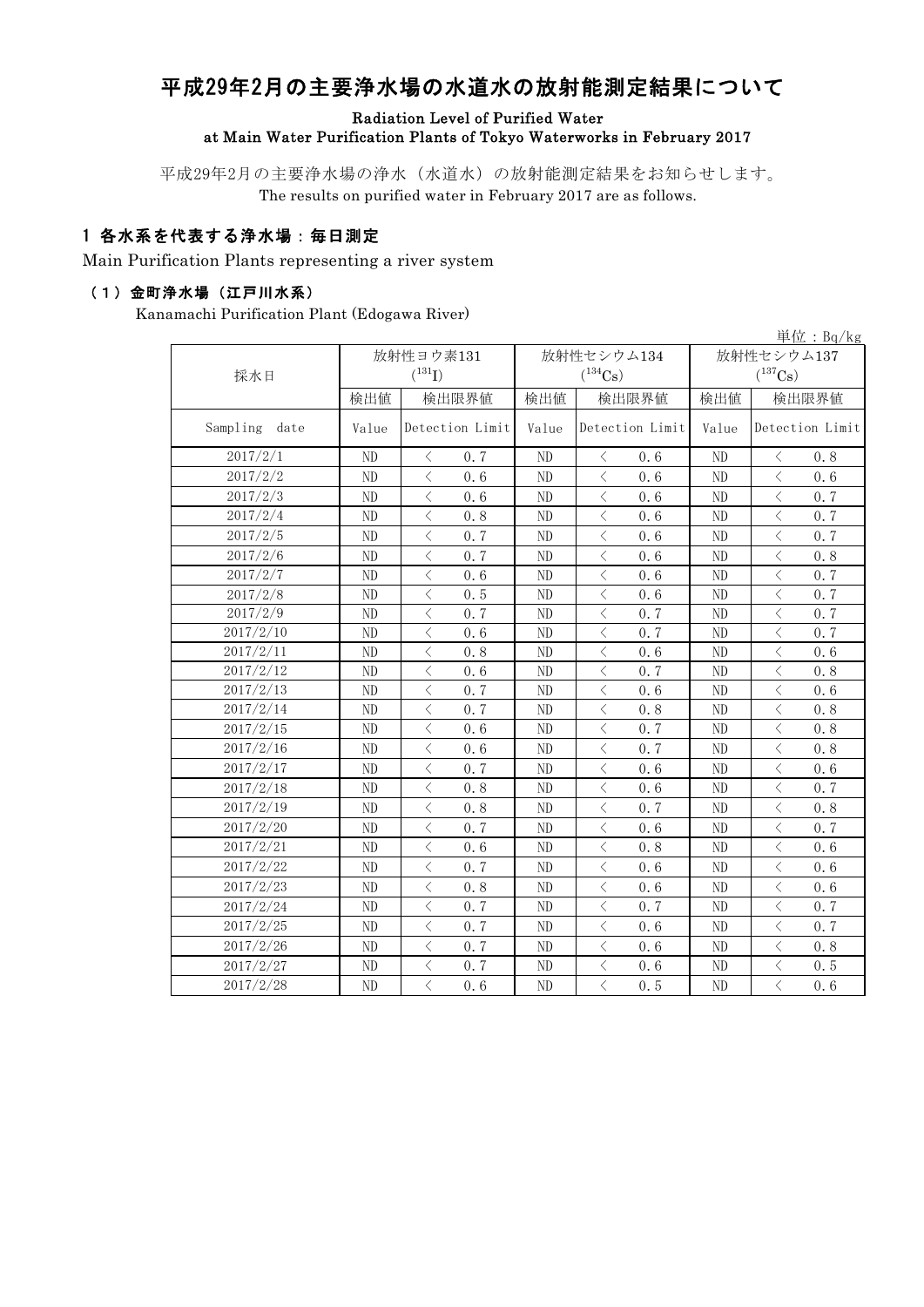### (2)朝霞浄水場 (荒川水系)

Asaka Purification Plant (Arakawa River)

|               |                |                                                 |                |                  |                | 単位: $Bq/kg$                                     |  |
|---------------|----------------|-------------------------------------------------|----------------|------------------|----------------|-------------------------------------------------|--|
|               |                | 放射性ヨウ素131                                       |                | 放射性セシウム134       | 放射性セシウム137     |                                                 |  |
| 採水日           |                | $(^{131}I)$                                     |                | $(^{134}Cs)$     | $(^{137}Cs)$   |                                                 |  |
|               | 検出値            | 検出限界値                                           | 検出値            | 検出限界値            | 検出値            | 検出限界値                                           |  |
| Sampling date | Value          | Detection Limit                                 | Value          | Detection Limit  | Value          | Detection Limit                                 |  |
| 2017/2/1      | ND             | $\langle$<br>0.6                                | ND             | 0.6<br>$\langle$ | ND             | $\, <\,$<br>0.7                                 |  |
| 2017/2/2      | ND             | $\overline{\left\langle \right\rangle }$<br>0.7 | ND             | $\langle$<br>0.7 | ND             | $\langle$<br>0.6                                |  |
| 2017/2/3      | N <sub>D</sub> | $\lt$<br>0.6                                    | N <sub>D</sub> | $\lt$<br>0.6     | N <sub>D</sub> | $\lt$<br>0.8                                    |  |
| 2017/2/4      | ND             | $\langle$<br>0.7                                | ND             | 0.7<br>$\langle$ | N <sub>D</sub> | $\langle$<br>0.6                                |  |
| 2017/2/5      | N <sub>D</sub> | $\langle$<br>0.8                                | ND             | $\langle$<br>0.6 | ND             | $\langle$<br>0.7                                |  |
| 2017/2/6      | ND             | $\lt$<br>0.8                                    | ND             | $\lt$<br>0.5     | ND             | $\lt$<br>0.6                                    |  |
| 2017/2/7      | N <sub>D</sub> | $\langle$<br>0.6                                | N <sub>D</sub> | $\,<$<br>0.6     | ND             | $\overline{\left\langle \right\rangle }$<br>0.7 |  |
| 2017/2/8      | ND             | $\lt$<br>0.7                                    | ND             | $\langle$<br>0.5 | ND             | $\langle$<br>0.7                                |  |
| 2017/2/9      | N <sub>D</sub> | $\lt$<br>0.6                                    | N <sub>D</sub> | $\langle$<br>0.6 | N <sub>D</sub> | $\langle$<br>0.7                                |  |
| 2017/2/10     | N <sub>D</sub> | $\langle$<br>0.6                                | ND             | $\langle$<br>0.6 | N <sub>D</sub> | $\langle$<br>0.9                                |  |
| 2017/2/11     | N <sub>D</sub> | $\lt$<br>0.8                                    | ND             | $\langle$<br>0.6 | N <sub>D</sub> | $\langle$<br>0.7                                |  |
| 2017/2/12     | ND             | $\langle$<br>0.7                                | ND             | $\langle$<br>0.6 | ND             | $\lt$<br>0.7                                    |  |
| 2017/2/13     | ND             | $\langle$<br>0.7                                | ND             | $\langle$<br>0.6 | ND             | $\langle$<br>0.7                                |  |
| 2017/2/14     | N <sub>D</sub> | $\lt$<br>0.7                                    | ND             | $\langle$<br>0.6 | ND             | $\lt$<br>0.7                                    |  |
| 2017/2/15     | N <sub>D</sub> | $\lt$<br>0.7                                    | ND             | $\langle$<br>0.5 | N <sub>D</sub> | $\langle$<br>0.8                                |  |
| 2017/2/16     | ND             | $\lt$<br>0.6                                    | ND             | $\langle$<br>0.7 | N <sub>D</sub> | $\langle$<br>0.6                                |  |
| 2017/2/17     | ND             | $\lt$<br>0.7                                    | ND             | $\langle$<br>0.7 | N <sub>D</sub> | $\langle$<br>0.6                                |  |
| 2017/2/18     | ND             | $\lt$<br>0.7                                    | ND             | $\lt$<br>0.6     | N <sub>D</sub> | $\lt$<br>0.8                                    |  |
| 2017/2/19     | N <sub>D</sub> | $\overline{\left\langle \right\rangle }$<br>0.7 | ND             | $\langle$<br>0.8 | N <sub>D</sub> | $\langle$<br>0.8                                |  |
| 2017/2/20     | N <sub>D</sub> | $\lt$<br>0.7                                    | N <sub>D</sub> | $\langle$<br>0.6 | N <sub>D</sub> | $\lt$<br>0.8                                    |  |
| 2017/2/21     | N <sub>D</sub> | $\langle$<br>0.8                                | N <sub>D</sub> | $\langle$<br>0.8 | N <sub>D</sub> | $\langle$<br>0.7                                |  |
| 2017/2/22     | ND             | $\langle$<br>0.6                                | ND             | $\langle$<br>0.6 | ND             | $\lt$<br>0.7                                    |  |
| 2017/2/23     | ND             | $\lt$<br>0.6                                    | ND             | $\lt$<br>0.4     | N <sub>D</sub> | $\langle$<br>0.7                                |  |
| 2017/2/24     | ND             | $\lt$<br>0.6                                    | ND             | $\langle$<br>0.8 | N <sub>D</sub> | $\langle$<br>0.6                                |  |
| 2017/2/25     | ND             | $\overline{\left\langle \right\rangle }$<br>0.7 | ND             | $\langle$<br>0.4 | N <sub>D</sub> | $\langle$<br>0.6                                |  |
| 2017/2/26     | N <sub>D</sub> | $\lt$<br>0.6                                    | ND             | $\langle$<br>0.6 | N <sub>D</sub> | $\langle$<br>0.7                                |  |
| 2017/2/27     | ND             | $\lt$<br>0.7                                    | ND             | $\lt$<br>0.6     | N <sub>D</sub> | $\, <\,$<br>0, 7                                |  |
| 2017/2/28     | ND             | $\langle$<br>0.7                                | ND             | $\langle$<br>0.6 | N <sub>D</sub> | $\overline{\left\langle \right\rangle }$<br>0.8 |  |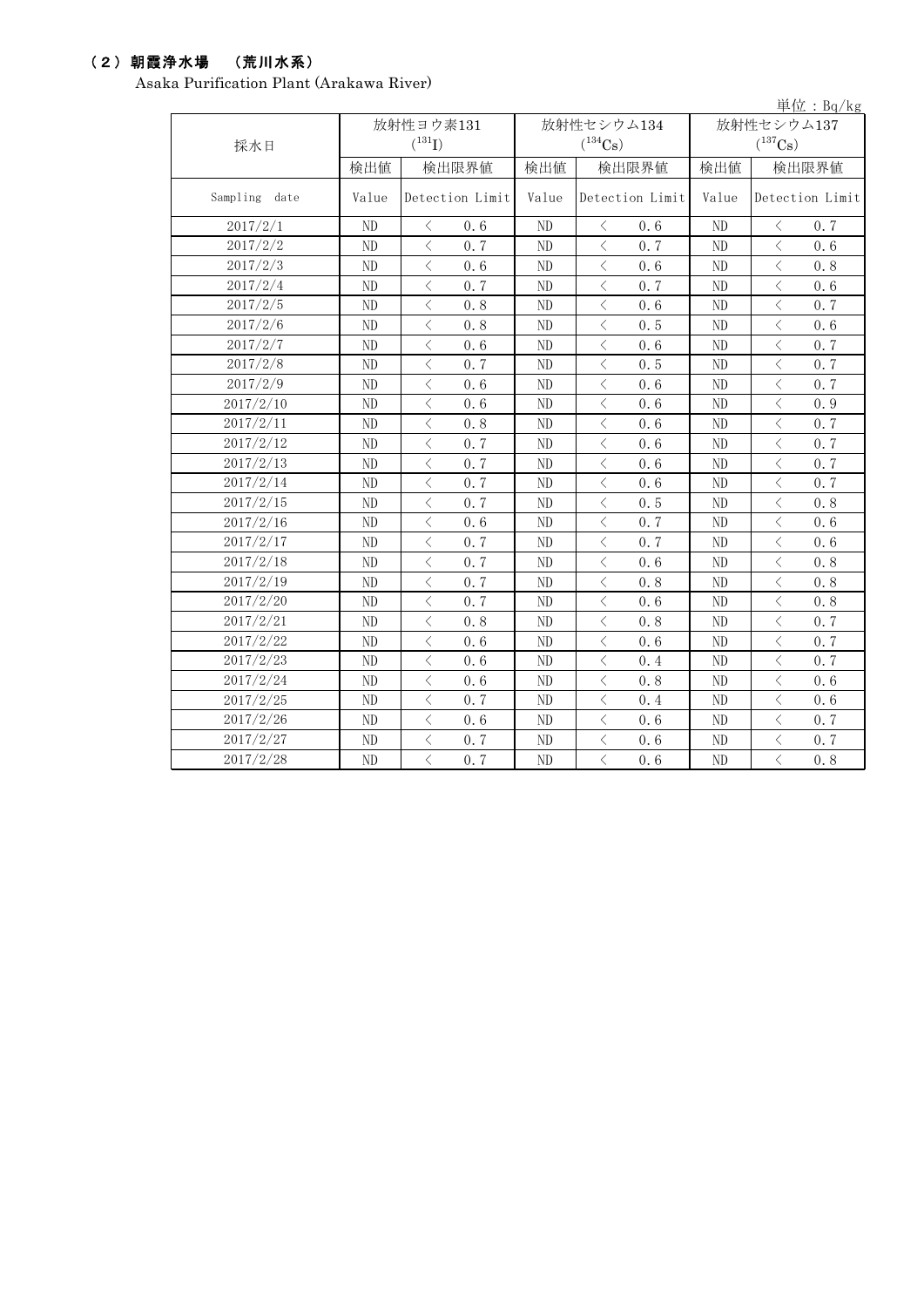# (3)小作浄水場 (多摩川水系)

Ozaku Purification Plant (Tamagawa River)

|               |                |                                                 |                |                  |                | 単位: $Bq/kg$                                     |  |
|---------------|----------------|-------------------------------------------------|----------------|------------------|----------------|-------------------------------------------------|--|
|               |                | 放射性ヨウ素131                                       |                | 放射性セシウム134       | 放射性セシウム137     |                                                 |  |
| 採水日           |                | $(^{131}I)$                                     |                | $(^{134}Cs)$     | $(^{137}Cs)$   |                                                 |  |
|               | 検出値            | 検出限界値                                           | 検出値            | 検出限界値            | 検出値            | 検出限界値                                           |  |
| Sampling date | Value          | Detection Limit                                 | Value          | Detection Limit  | Value          | Detection Limit                                 |  |
| 2017/2/1      | ND             | $\lt$<br>0.6                                    | ND             | $\lt$<br>0.8     | N <sub>D</sub> | $\lt$<br>0, 7                                   |  |
| 2017/2/2      | ND             | $\langle$<br>0.6                                | ND             | $\langle$<br>0.6 | ND             | $\langle$<br>0.8                                |  |
| 2017/2/3      | ND             | $\langle$<br>0.6                                | ND             | $\langle$<br>0.7 | ND             | $\langle$<br>0.7                                |  |
| 2017/2/4      | N <sub>D</sub> | 0.7<br>$\langle$                                | ND             | 0.7<br>$\lt$     | N <sub>D</sub> | $\langle$<br>0.8                                |  |
| 2017/2/5      | ND             | $\langle$<br>0.8                                | ND             | $\langle$<br>0.7 | N <sub>D</sub> | $\langle$<br>0.7                                |  |
| 2017/2/6      | ND             | $\langle$<br>0.7                                | ND             | $\langle$<br>0.7 | ND             | $\langle$<br>0.7                                |  |
| 2017/2/7      | ${\rm ND}$     | $\langle$<br>0.7                                | ND             | $\langle$<br>0.6 | ND             | $\langle$<br>0.8                                |  |
| 2017/2/8      | ND             | $\, <\,$<br>0.5                                 | ND             | $\lt$<br>0.7     | ND             | $\langle$<br>0.8                                |  |
| 2017/2/9      | ND             | $\, \zeta \,$<br>0.8                            | N <sub>D</sub> | $\lt$<br>0.8     | N <sub>D</sub> | $\, \zeta \,$<br>0, 7                           |  |
| 2017/2/10     | ND             | $\langle$<br>0.6                                | ND             | $\langle$<br>0.7 | ND             | $\langle$<br>0.8                                |  |
| 2017/2/11     | ND             | $\langle$<br>0.7                                | ND             | $\langle$<br>0.7 | ND             | $\lt$<br>0.6                                    |  |
| 2017/2/12     | ND             | $\,<\,$<br>0.7                                  | ND             | $\langle$<br>0.7 | ND             | $\langle$<br>0.7                                |  |
| 2017/2/13     | ND             | $\langle$<br>0.6                                | ND             | $\langle$<br>0.6 | ND             | $\langle$<br>0.7                                |  |
| 2017/2/14     | ND             | $\langle$<br>0.6                                | N <sub>D</sub> | $\langle$<br>0.5 | ND             | $\langle$<br>0.7                                |  |
| 2017/2/15     | ND             | $\langle$<br>0.6                                | N <sub>D</sub> | 0.7<br>$\langle$ | N <sub>D</sub> | $\langle$<br>$\mathbf{1}$                       |  |
| 2017/2/16     | ND             | $\langle$<br>0.6                                | $\rm ND$       | $\langle$<br>0.6 | ND             | $\langle$<br>0.7                                |  |
| 2017/2/17     | ND             | $\langle$<br>0.6                                | ND             | $\langle$<br>0.7 | ND             | $\,<\,$<br>0.6                                  |  |
| 2017/2/18     | ND             | $\langle$<br>0.7                                | ND             | $\langle$<br>0.7 | ND             | $\langle$<br>0.6                                |  |
| 2017/2/19     | ND             | $\overline{\left\langle \right\rangle }$<br>0.7 | $\rm ND$       | $\langle$<br>0.7 | ND             | $\overline{\left\langle \right\rangle }$<br>0.7 |  |
| 2017/2/20     | ND             | $\lt$<br>0, 7                                   | ND             | $\lt$<br>0.6     | ND             | $\lt$<br>0.7                                    |  |
| 2017/2/21     | ND             | 0.7<br>$\langle$                                | ND             | $\langle$<br>0.6 | ND             | $\langle$<br>0.6                                |  |
| 2017/2/22     | ND             | $\langle$<br>0.7                                | ND             | $\langle$<br>0.8 | ND             | $\langle$<br>0.9                                |  |
| 2017/2/23     | ND             | $\langle$<br>0.7                                | ND             | $\langle$<br>0.7 | ND             | $\,<\,$<br>0.6                                  |  |
| 2017/2/24     | ND             | $\langle$<br>0.7                                | N <sub>D</sub> | $\langle$<br>0.7 | N <sub>D</sub> | $\,$ $\,$ $\,$<br>0.7                           |  |
| 2017/2/25     | ND             | $\langle$<br>0.8                                | ND             | $\langle$<br>0.6 | N <sub>D</sub> | $\langle$<br>0.7                                |  |
| 2017/2/26     | ND             | $\, \zeta \,$<br>0.8                            | ND             | $\, <\,$<br>0.6  | ND             | $\, <\,$<br>0.8                                 |  |
| 2017/2/27     | ND             | $\langle$<br>0.7                                | ND             | $\lt$<br>0.6     | ${\rm ND}$     | $\langle$<br>0.8                                |  |
| 2017/2/28     | ${\rm ND}$     | $\,$ $\,$ $\,$<br>0.7                           | N <sub>D</sub> | $\langle$<br>0.7 | ND             | $\,$ $\,$ $\,$<br>0.6                           |  |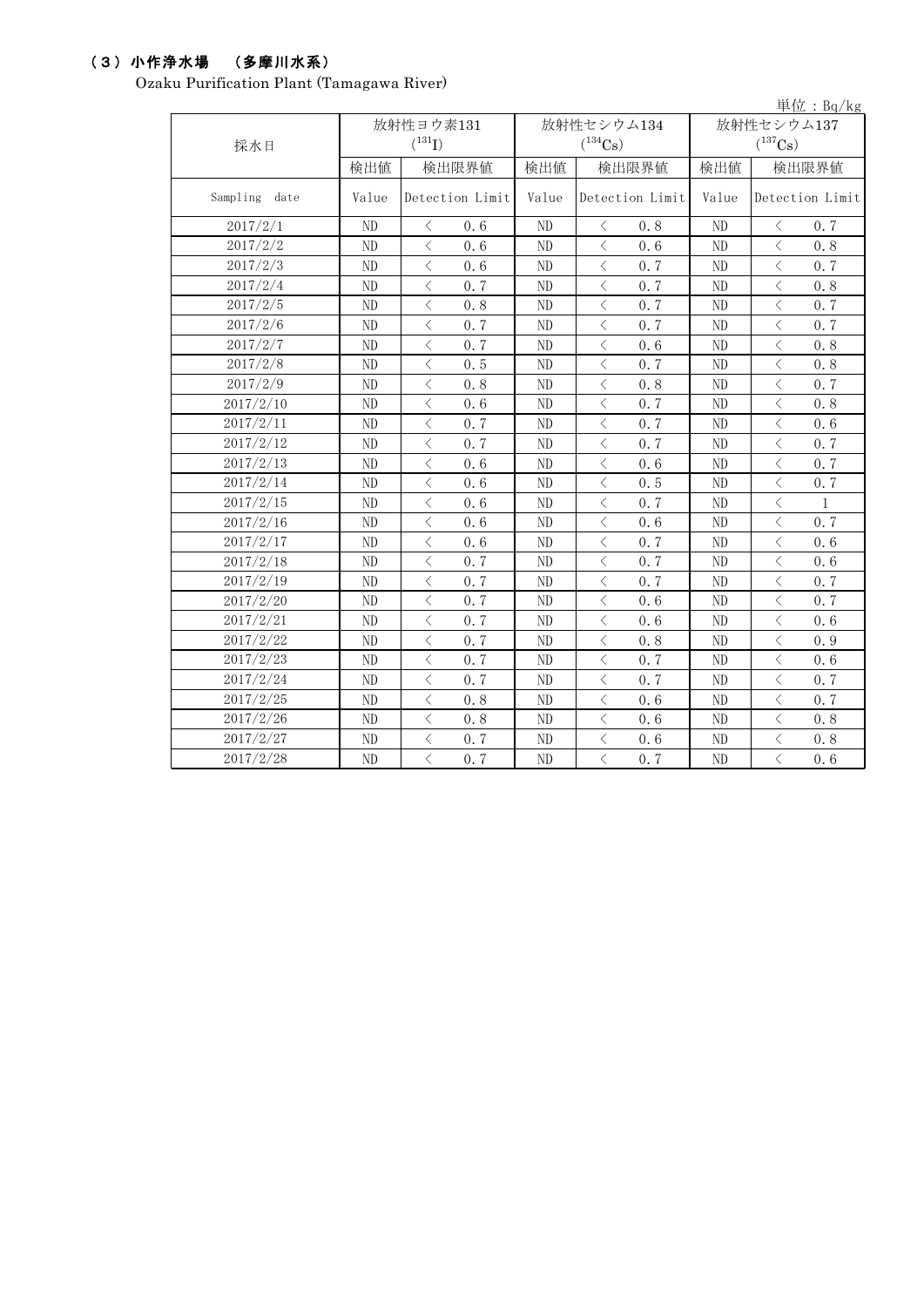# (4)東村山浄水場 (多摩川・荒川水系)

Higashi-murayama Purification Plant (Tamagawa・Arakawa River)

|               |                |                                          |     |              |                                          |       |                |                                                                                                                                                                              | 単位: $Bq/kg$ |
|---------------|----------------|------------------------------------------|-----|--------------|------------------------------------------|-------|----------------|------------------------------------------------------------------------------------------------------------------------------------------------------------------------------|-------------|
|               | 放射性ヨウ素131      |                                          |     |              | 放射性セシウム134                               |       | 放射性セシウム137     |                                                                                                                                                                              |             |
| 採水日           |                | $(^{131}I)$                              |     | $(^{134}Cs)$ |                                          |       |                | $(^{137}Cs)$                                                                                                                                                                 |             |
|               | 検出値            | 検出限界値                                    |     | 検出値          |                                          | 検出限界値 | 検出値            | 検出限界値                                                                                                                                                                        |             |
| Sampling date | Value          | Detection Limit                          |     | Value        | Detection Limit                          |       | Value          | Detection Limit                                                                                                                                                              |             |
| 2017/2/1      | ND             | $\langle$                                | 0.7 | ND           | $\lt$                                    | 0.6   | ND             | $\lt$                                                                                                                                                                        | 0.7         |
| 2017/2/2      | $\rm ND$       | $\overline{\langle}$                     | 0.7 | ND           | $\langle$                                | 0.7   | ND             | $\overline{\langle}$                                                                                                                                                         | 0.7         |
| 2017/2/3      | ND             | $\langle$                                | 0.6 | ND           | $\langle$                                | 0.6   | N <sub>D</sub> | $\langle$                                                                                                                                                                    | 0.7         |
| 2017/2/4      | ND             | $\langle$                                | 0.7 | $\rm ND$     | $\lt$                                    | 0.6   | N <sub>D</sub> | $\, <\,$                                                                                                                                                                     | 0.7         |
| 2017/2/5      | N <sub>D</sub> | $\langle$                                | 0.8 | ND           | $\langle$                                | 0.6   | N <sub>D</sub> | $\langle$                                                                                                                                                                    | 0.7         |
| 2017/2/6      | ND             | $\, <\,$                                 | 0.6 | $\rm ND$     | $\langle$                                | 0.6   | N <sub>D</sub> | $\langle$                                                                                                                                                                    | 0.7         |
| 2017/2/7      | ND             | $\langle$                                | 0.7 | ND           | $\langle$                                | 0.5   | ND             | $\lt$                                                                                                                                                                        | 0.5         |
| 2017/2/8      | $\rm ND$       | $\,$ $\,$ $\,$                           | 0.7 | ND           | $\overline{\left\langle \right\rangle }$ | 0.5   | N <sub>D</sub> | $\,$ $\,$ $\,$                                                                                                                                                               | 0.6         |
| 2017/2/9      | ND             | $\,<\,$                                  | 0.6 | ND           | $\langle$                                | 0.6   | N <sub>D</sub> | $\langle$                                                                                                                                                                    | 0.6         |
| 2017/2/10     | ND             | $\langle$                                | 0.6 | ND           | $\langle$                                | 0.6   | ND             | $\lt$                                                                                                                                                                        | 0.7         |
| 2017/2/11     | ND             | $\langle$                                | 0.7 | ND           | $\langle$                                | 0.7   | N <sub>D</sub> | $\langle$                                                                                                                                                                    | 0.7         |
| 2017/2/12     | ND             | $\langle$                                | 0.8 | ND           | $\langle$                                | 0.7   | N <sub>D</sub> | $\langle$                                                                                                                                                                    | 0.7         |
| 2017/2/13     | $\rm ND$       | $\hspace{0.1mm} <$                       | 0.6 | ND           | $\langle$                                | 0.6   | ND             | $\lt$                                                                                                                                                                        | 0.7         |
| 2017/2/14     | ND             | $\,<\,$                                  | 0.5 | ND           | $\,<\,$                                  | 0.7   | N <sub>D</sub> | $\overline{\left\langle \right. }% ,\left\langle \overline{\left\langle \right. }% ,\left\langle \overline{\left\langle \right. }\right\rangle \right\rangle \left. \right.$ | 0.7         |
| 2017/2/15     | ND             | $\overline{\left\langle \right\rangle }$ | 0.6 | ND           | $\langle$                                | 0.6   | N <sub>D</sub> | $\langle$                                                                                                                                                                    | 0.6         |
| 2017/2/16     | ND             | $\lt$                                    | 0.7 | ND           | $\langle$                                | 0.6   | N <sub>D</sub> | $\lt$                                                                                                                                                                        | 0.7         |
| 2017/2/17     | N <sub>D</sub> | $\langle$                                | 0.8 | ND           | $\langle$                                | 0.7   | N <sub>D</sub> | $\langle$                                                                                                                                                                    | 0.8         |
| 2017/2/18     | ND             | $\hspace{0.1mm} <$                       | 0.7 | ND           | $\langle$                                | 0.6   | ND             | $\langle$                                                                                                                                                                    | 0.8         |
| 2017/2/19     | ND             | $\,<\,$                                  | 0.7 | ND           | $\langle$                                | 0.7   | N <sub>D</sub> | $\,$ $\,$ $\,$                                                                                                                                                               | 0.9         |
| 2017/2/20     | ND             | $\,$ $\,$ $\,$                           | 0.7 | ND           | $\langle$                                | 0.7   | ND             | $\langle$                                                                                                                                                                    | 0.9         |
| 2017/2/21     | ND             | $\langle$                                | 0.7 | ND           | $\langle$                                | 0.5   | N <sub>D</sub> | $\langle$                                                                                                                                                                    | 0.7         |
| 2017/2/22     | ND             | $\langle$                                | 0.7 | ND           | $\langle$                                | 0.7   | N <sub>D</sub> | $\langle$                                                                                                                                                                    | 0.7         |
| 2017/2/23     | $\rm ND$       | $\overline{\left\langle \right\rangle }$ | 0.8 | ${\rm ND}$   | $\langle$                                | 0.7   | ND             | $\langle$                                                                                                                                                                    | 0.8         |
| 2017/2/24     | ND             | $\, \zeta \,$                            | 0.6 | ND           | $\lt$                                    | 0.7   | N <sub>D</sub> | $\, <\,$                                                                                                                                                                     | 0.6         |
| 2017/2/25     | ND             | $\langle$                                | 0.8 | $\rm ND$     | $\langle$                                | 0.5   | ND             | $\langle$                                                                                                                                                                    | 0.7         |
| 2017/2/26     | ND             | $\,<\,$                                  | 0.7 | ND           | $\lt$                                    | 0.7   | ND             | $\,$ $\,$ $\,$                                                                                                                                                               | 0.6         |
| 2017/2/27     | ND             | $\langle$                                | 0.7 | ND           | $\langle$                                | 0.7   | ND             | $\langle$                                                                                                                                                                    | 0.8         |
| 2017/2/28     | ND             | $\, <\,$                                 | 0.7 | ND           | $\langle$                                | 0.7   | N <sub>D</sub> | $\langle$                                                                                                                                                                    | 0.7         |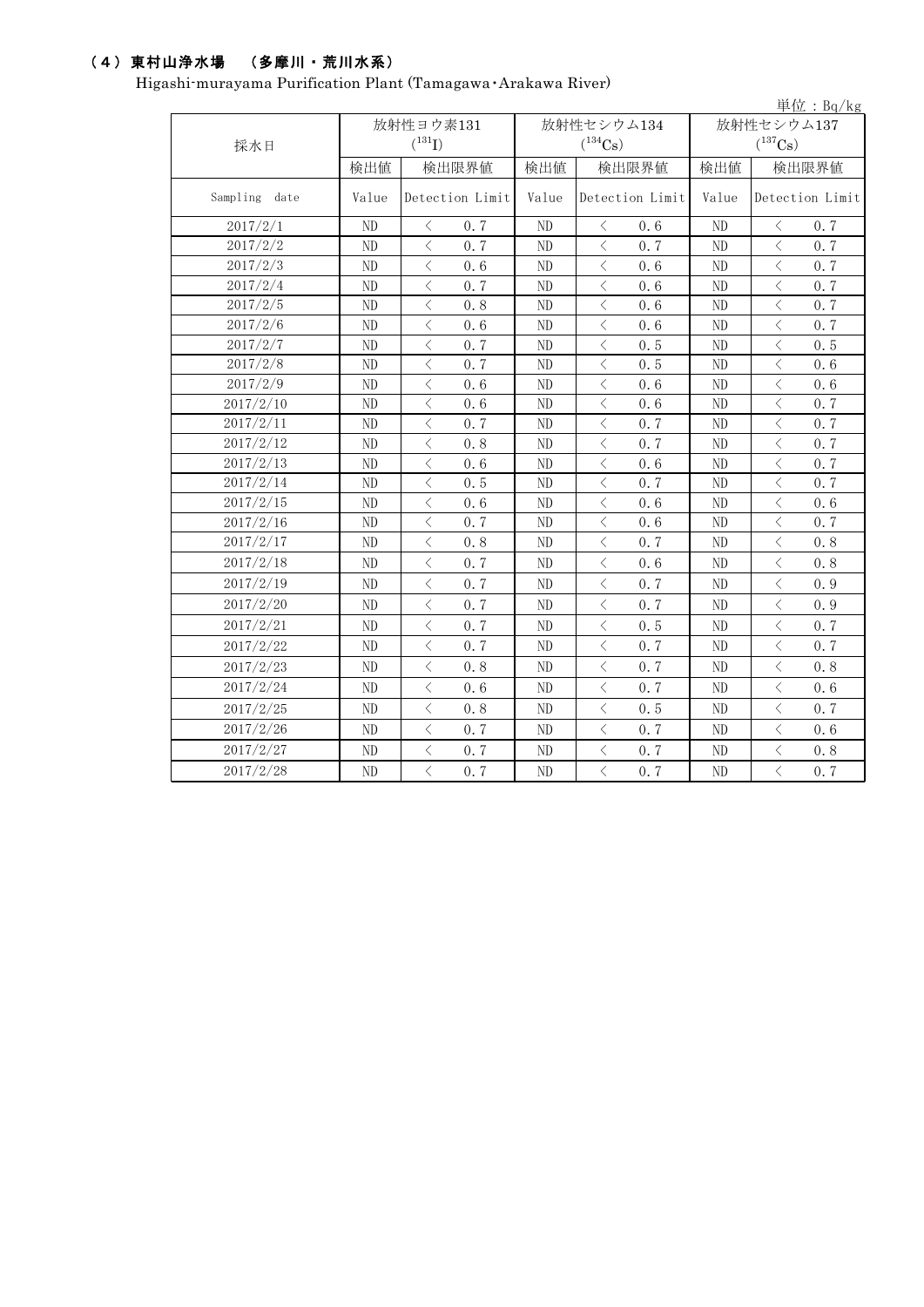## (5)長沢浄水場 (相模川水系)

Nagasawa Purification Plant (Sagamigawa River)

|               |                |                  |                |                   |                | 単位: $Bq/kg$                                     |  |
|---------------|----------------|------------------|----------------|-------------------|----------------|-------------------------------------------------|--|
|               |                | 放射性ヨウ素131        |                | 放射性セシウム134        | 放射性セシウム137     |                                                 |  |
| 採水日           |                | $(^{131}I)$      |                | $(^{134}Cs)$      | $(^{137}Cs)$   |                                                 |  |
|               | 検出値            | 検出限界値            | 検出値            | 検出限界値             | 検出値            | 検出限界値                                           |  |
| Sampling date | Value          | Detection Limit  | Value          | Detection Limit   | Value          | Detection Limit                                 |  |
| 2017/2/1      | N <sub>D</sub> | $\langle$<br>0.7 | ND.            | $\langle$<br>0.6  | N <sub>D</sub> | $\langle$<br>0.7                                |  |
| 2017/2/2      | ND             | $\langle$<br>0.8 | N <sub>D</sub> | $\langle$<br>0.7  | N <sub>D</sub> | $\langle$<br>0.7                                |  |
| 2017/2/3      | ND             | $\langle$<br>0.7 | N <sub>D</sub> | 0.5<br>$\langle$  | N <sub>D</sub> | $\langle$<br>0.8                                |  |
| 2017/2/4      | ND             | $\langle$<br>0.8 | ND             | $\langle$<br>0.7  | ND             | $\langle$<br>0.8                                |  |
| 2017/2/5      | ND             | $\langle$<br>0.7 | N <sub>D</sub> | $\langle$<br>0.7  | N <sub>D</sub> | $\langle$<br>0.7                                |  |
| 2017/2/6      | ND             | $\langle$<br>0.6 | ND             | $\langle$<br>0.7  | N <sub>D</sub> | $\langle$<br>0.7                                |  |
| 2017/2/7      | ND             | $\langle$<br>0.7 | N <sub>D</sub> | $\langle$<br>0.7  | N <sub>D</sub> | $\overline{\left\langle \right\rangle }$<br>0.6 |  |
| 2017/2/8      | ND             | $\langle$<br>0.7 | N <sub>D</sub> | $\langle$<br>0.6  | ND             | $\langle$<br>0.8                                |  |
| 2017/2/9      | ND             | $\langle$<br>0.7 | ND             | $\langle$<br>0.7  | N <sub>D</sub> | $\langle$<br>0.7                                |  |
| 2017/2/10     | ND             | $\langle$<br>0.7 | ND             | $\langle$<br>0.7  | N <sub>D</sub> | $\,<\,$<br>0.6                                  |  |
| 2017/2/11     | ND             | $\langle$<br>0.7 | N <sub>D</sub> | $\langle$<br>0, 6 | N <sub>D</sub> | $\langle$<br>0.7                                |  |
| 2017/2/12     | ND             | $\langle$<br>0.8 | N <sub>D</sub> | $\langle$<br>0.8  | N <sub>D</sub> | $\langle$<br>0.7                                |  |
| 2017/2/13     | ND             | $\langle$<br>0.7 | N <sub>D</sub> | $\langle$<br>0.7  | N <sub>D</sub> | $\langle$<br>0.7                                |  |
| 2017/2/14     | ND             | 0.7<br>$\langle$ | ND             | 0.7<br>$\langle$  | N <sub>D</sub> | $\langle$<br>0.6                                |  |
| 2017/2/15     | ND             | $\langle$<br>0.7 | N <sub>D</sub> | $\langle$<br>0.6  | N <sub>D</sub> | $\langle$<br>0.7                                |  |
| 2017/2/16     | ND             | $\langle$<br>0.7 | ND             | $\langle$<br>0.6  | N <sub>D</sub> | $\langle$<br>0.7                                |  |
| 2017/2/17     | ND             | $\langle$<br>0.6 | ND             | $\langle$<br>0.7  | N <sub>D</sub> | $\overline{\left\langle \right\rangle }$<br>0.8 |  |
| 2017/2/18     | ND             | $\, <\,$<br>0.7  | ND             | $\lt$<br>0.6      | N <sub>D</sub> | $\, <\,$<br>0.8                                 |  |
| 2017/2/19     | ND             | $\langle$<br>0.6 | ND             | $\lt$<br>0.6      | N <sub>D</sub> | $\, <\,$<br>0.9                                 |  |
| 2017/2/20     | ND             | $\langle$<br>0.6 | ND             | $\langle$<br>0.6  | ND             | $\langle$<br>0.7                                |  |
| 2017/2/21     | ND             | $\,$ $\,$<br>0.7 | ND             | $\langle$<br>0.7  | ND             | $\langle$<br>0.7                                |  |
| 2017/2/22     | ND             | $\,<\,$<br>0.7   | N <sub>D</sub> | $\lt$<br>0.6      | ND             | $\,<\,$<br>0.8                                  |  |
| 2017/2/23     | ND             | $\langle$<br>0.7 | ND             | $\langle$<br>0.8  | ND             | $\langle$<br>0.7                                |  |
| 2017/2/24     | ND             | $\langle$<br>0.6 | ND             | $\langle$<br>0.7  | ND             | $\langle$<br>0.7                                |  |
| 2017/2/25     | ND             | $\langle$<br>0.7 | ND             | $\langle$<br>0.7  | N <sub>D</sub> | $\langle$<br>0.6                                |  |
| 2017/2/26     | ${\rm ND}$     | $\lt$<br>0.7     | ND             | $\lt$<br>0.7      | ${\rm ND}$     | $\lt$<br>0.8                                    |  |
| 2017/2/27     | ND             | $\lt$<br>0.6     | ND             | $\lt$<br>0.7      | N <sub>D</sub> | $\, <\,$<br>0.7                                 |  |
| 2017/2/28     | ND             | $\langle$<br>0.6 | N <sub>D</sub> | $\langle$<br>0.8  | N <sub>D</sub> | $\langle$<br>0.8                                |  |